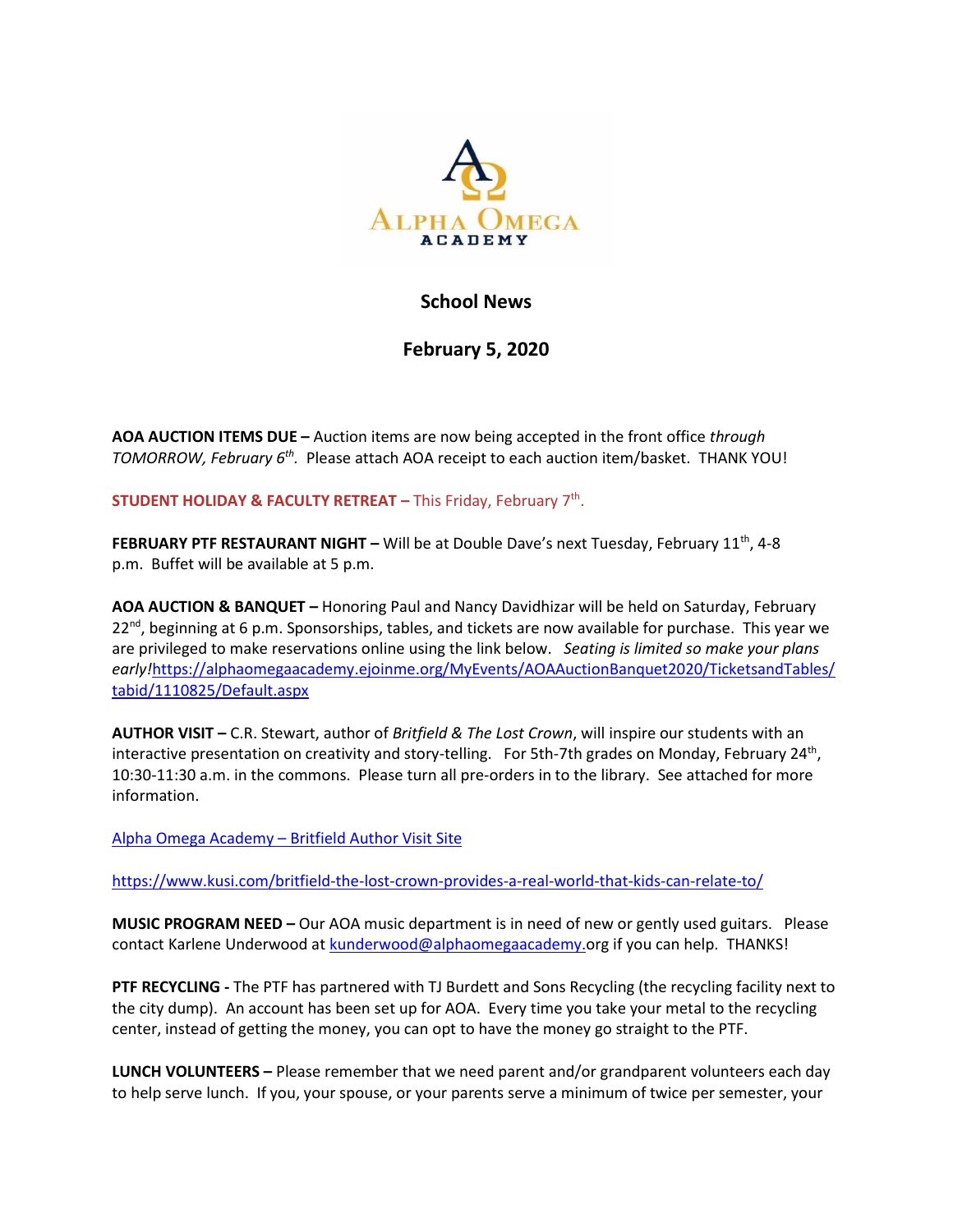child(ren) will receive a free dress day at the end of the semester. To sign up, please go to [https://signup.com/go/WWsCPuV.](https://signup.com/go/WWsCPuV)

**SPORTS TICKET PRICES –** Our AOA families and students may purchase home game tickets in the front office up to 3 p.m. of game day. Prices are \$3 for adults and FREE for students. After 3 p.m. tickets must be purchased at the gate. The gate/event prices are \$5 for adults and \$3 for students. *(This offer does not include playoff games.)*

**MR. ALLEN'S PARTNERING WITH PARENTS –** A parent resource section with links to helpful articles and/or videos each week. Check them out! We hope parents find them as helpful as we have.

<https://www.thegospelcoalition.org/article/teen-doesnt-want-attend-church/>

## **UPCOMING EVENTS**

- February 7 Faculty Retreat / Student Holiday
- February 8 Chess tournament
- February  $12 1$ <sup>st</sup> grade field trip to Huntsville Lanes
- February 14 February Spirit Jean Day / 11th grade field trip to the "Alphies" Awards
- February 17 President's Day / Student Holiday
- February 22 Area Math Olympics Competition / AOA Banquet & Auction
- February 24 Author Visit
- February 27 2<sup>nd</sup> grade field trip to the George W. Bush Library
- February 28 District Speech Meet / Student Holiday
- March  $6$  End of 3<sup>rd</sup> quarter
- March 7-10 8<sup>th</sup> grade Washington D.C. trip
- March 8-11  $11^{th}$  &  $12^{th}$  grade New York trip
- March 9-13 Spring Break
- March 18 8<sup>th</sup> grade field trip to Burton Cotton & Blue Bell Creamery
- March 19 Secondary Awards